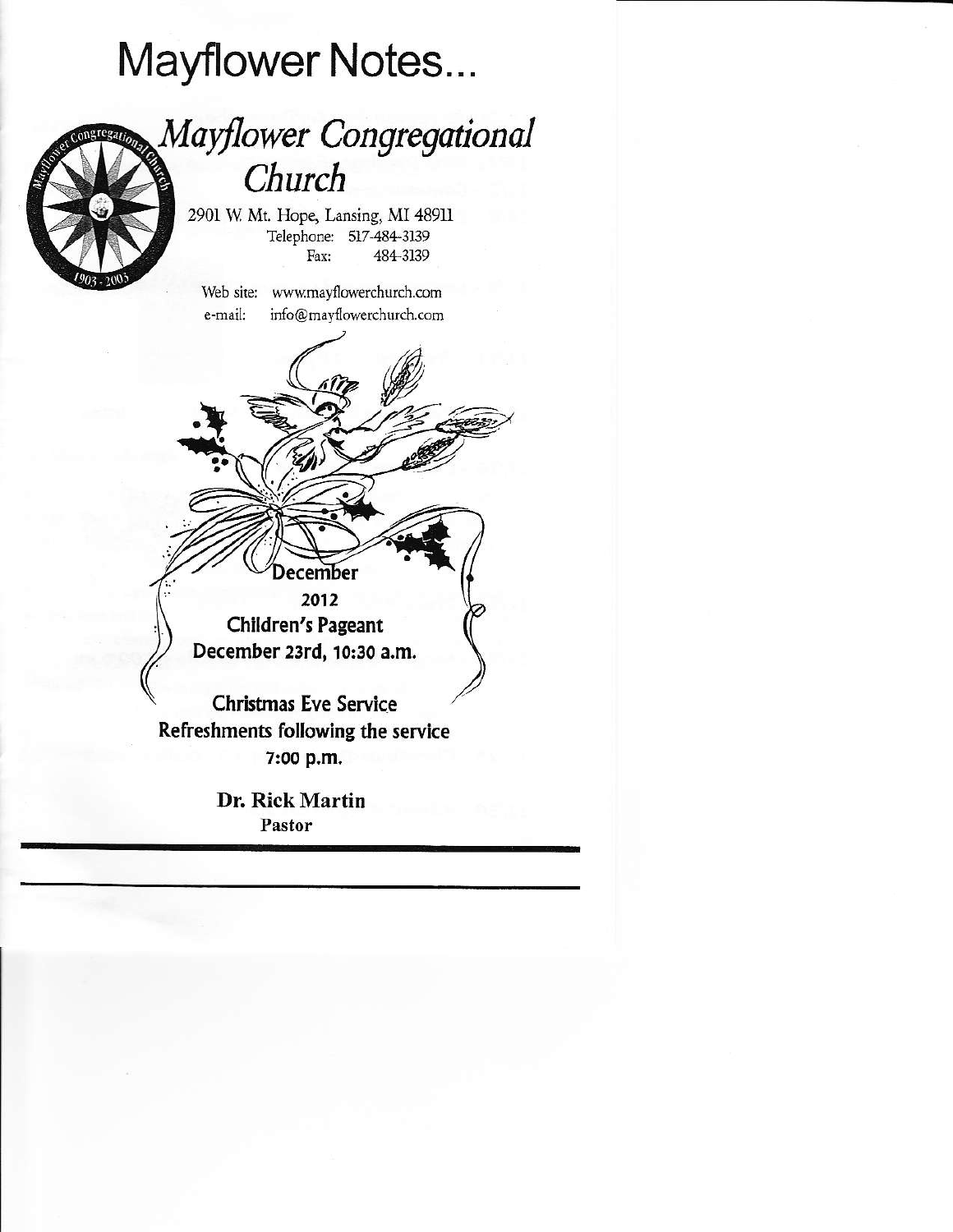Dates to remember in December..

12/2 - First Sunday of Advent 12/2 - Communíon 12/8 - 2nd Saturday Supper - 5:00 p.m.

12/9 - Last day to order your Christmas Poinsettia's

12/11 - Trustees - 1:15 p.m.

12/15 - Deadline for January Mayflower Notes

12/16 - Children's Sunday



12/23 - Prudential Council - Noon

12/24 - Service of Lessons and Carols - 7:00 p.m.

12/25 - Christmas Day - Happy Birthday Jesus!

12/30 - Advent House Lunches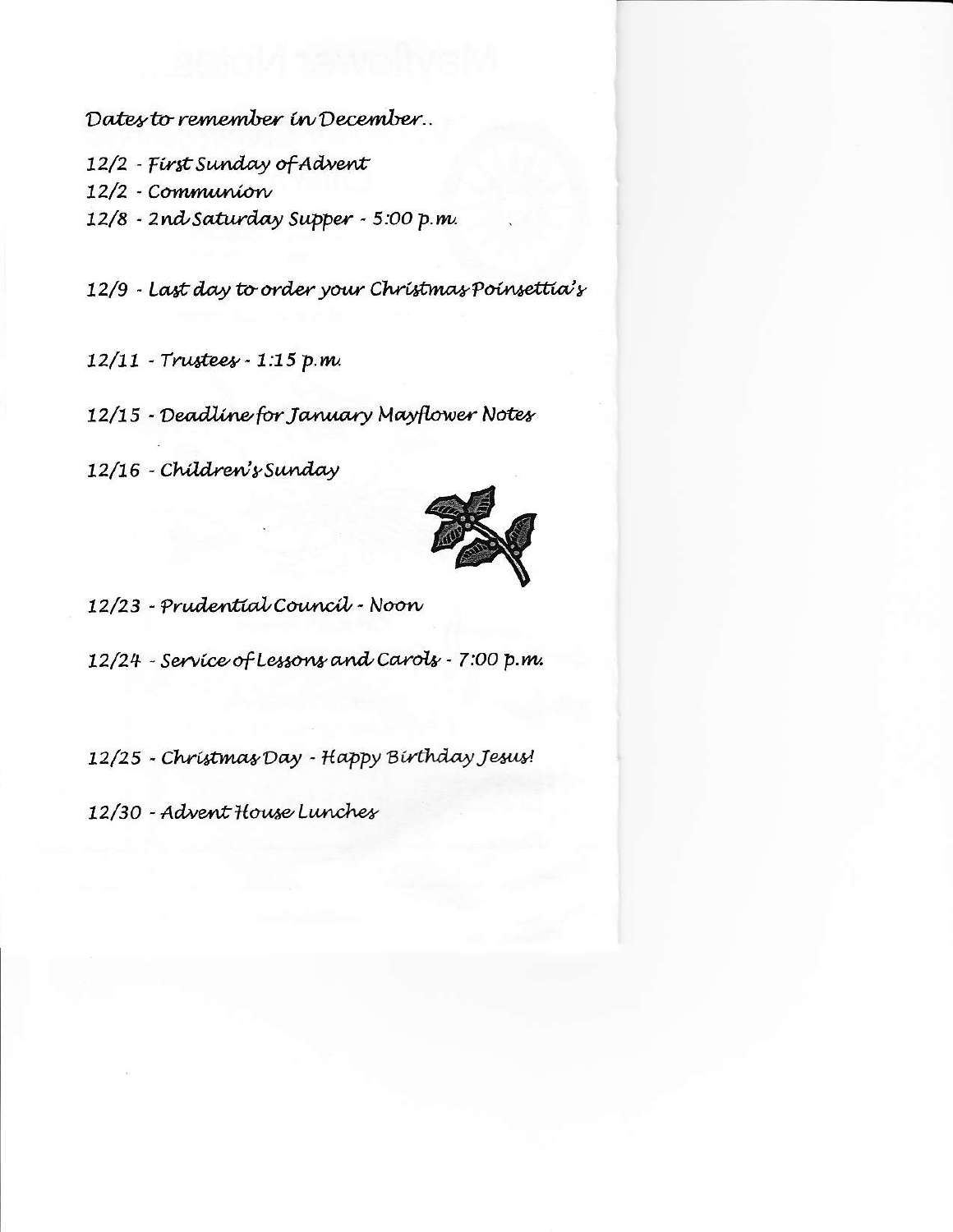#### Luke 2:11

# for today in the city of David there has been born <u>for you</u> a Savior, who is Christ the Lord.

Happy Birthday Jesus! (What am I giving Jesus this year)?



## Lay Leader's Message

Birth - the beginning of everything living, and the beginning of many things other than living beings. In Jesus' birth, we see the birth of a child sent to us as the son of God. This birth fulfilled the prophecies of old and brought a divine plan closer to completion. For us, the birth of this holy child signifies the beginning of hope...hope for each day that we are here and hope for things to come after we have departed. Hope is the crucial element that our human lives must hold; hope that we can strive to be like Jesus and hope that we can make each day a reflection of His will for us. The lowly birth and subsequent life of Jesus brings into perspective the hope that we have been given for each new day.

Fred Lowe/Lay Leader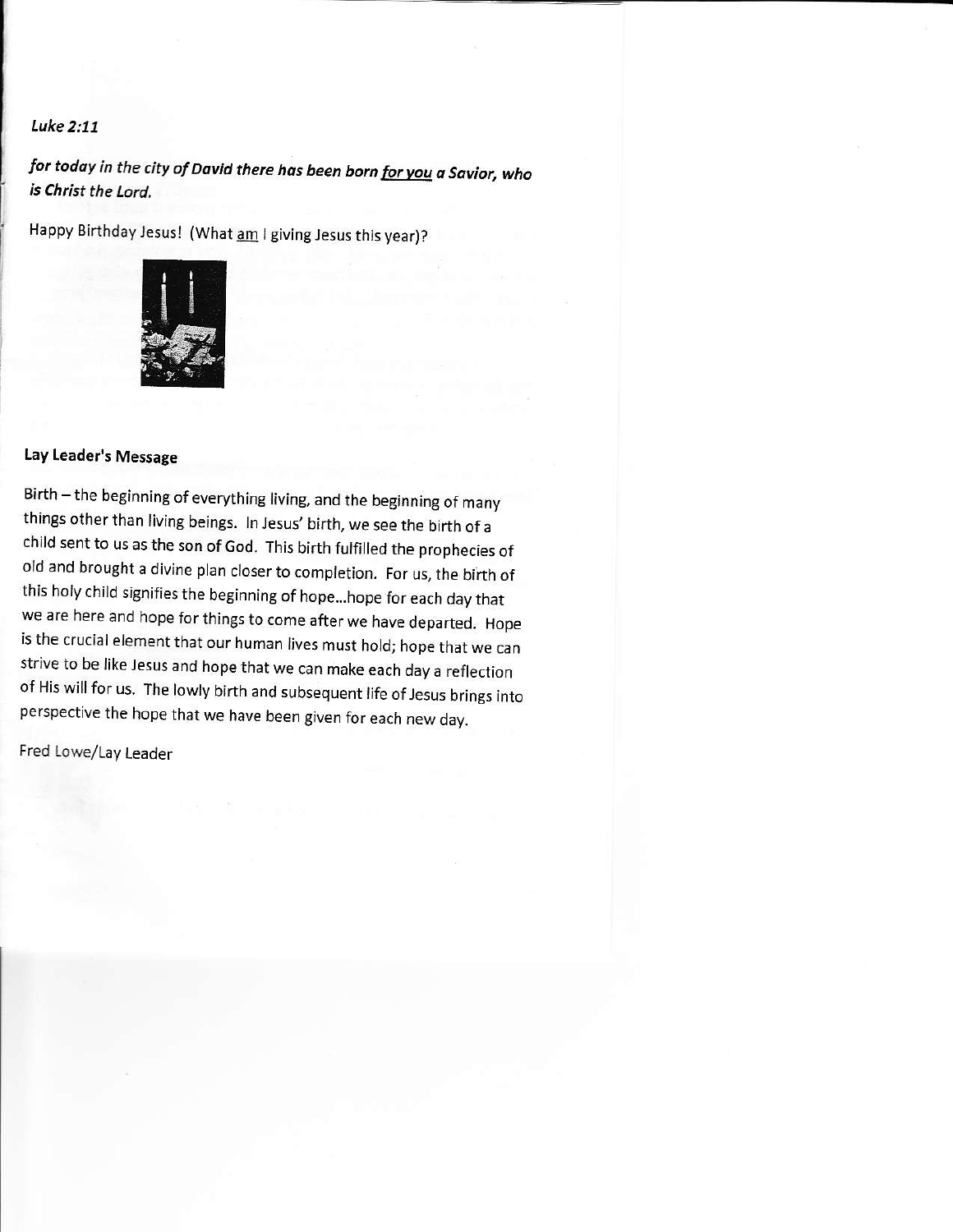#### Music Musings

As far as my eye can see, ftom this moment until at least December  $26<sup>th</sup>$ , I need to be clean, organized, and putting one foot in front of the other. And looking ahead. And practicing. And not letting the plants die. But there needs to be something else going on as well: How can I help? What would be a good gesture, here and anywhere?

I make Fred park further back (he doesn't want to), but I can do better. We are going to find a day to drive in to see the nephew's hockey-that is positive for him, and he needs motivating love at this time,

These six weeks won't make or break us, or will they? Don't stay too long on that TV news; they just need the ratings.

Take time to be with God; meditate and pray, and believe that we and the world can change for the better. Christ came to teach us; start with now. Amen.

#### The Servant King (From Heaven You Came)

Music by Graham Kendrick, words from Philippians 2:4-8; Matthew 26:39; Isaiah 53:7; Ephesians 6:7)

From heaven You came, helpless Babe,

Entered our world, Your glory veiled;

Not to be served, but to serve, And give Your life that we might live.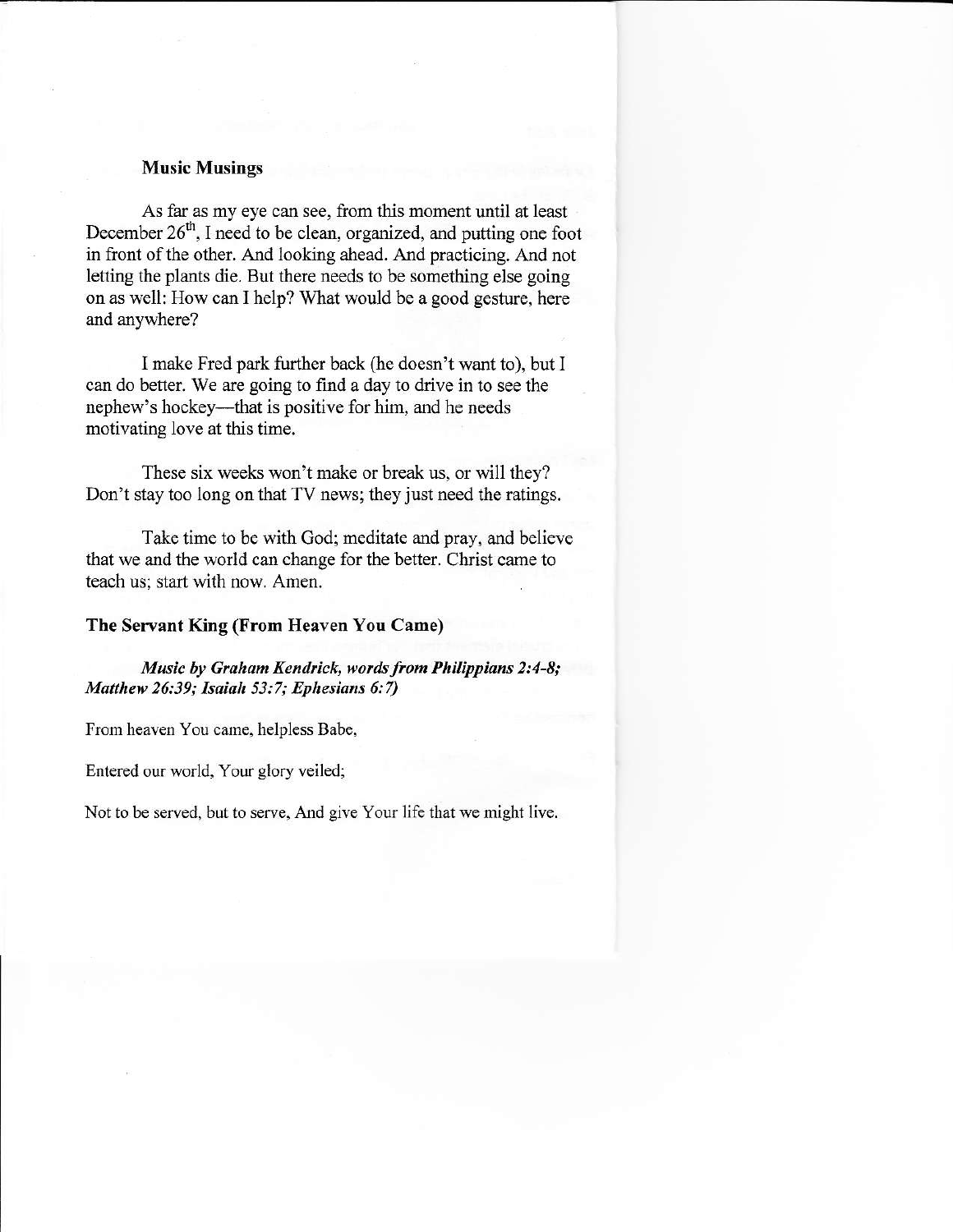## Meet Gordon Wilson

Gordon is originally from Eaton Rapids, and graduated from Eaton Rapids High School. He worked at Oldsmobile and attended Lansing Community College for two semesters. Gordon joined the US Army and served as an artillery gunner and section chief. He spent eight months in Vietnam. Gordon was honorably discharged and came back to Michigan to attend college on the GI Bill at Michigan State University. He married in 1976 and had his first child that same year. Gordon started working at USPS and stayed for 29 years. He retired in 2003. He has a Masters Degree in Labor and Industrial Relations in 1989. He has 3 children.

He loves MSU football, basketball and hockey games. Gordon is presently retired He loves blues, classic rock and is beginning to enjoy jazz and ragtime. He has his own blues website that he created and maintains. Gordon is also very interested in photography.

Gordon met Rick Martin about 24 years ago when he was the minister at Five Corners Church in Charlotte. He claims that Rick is very knowledgeable and down to earth.

We are happy to have Gordon as a new member of our church!

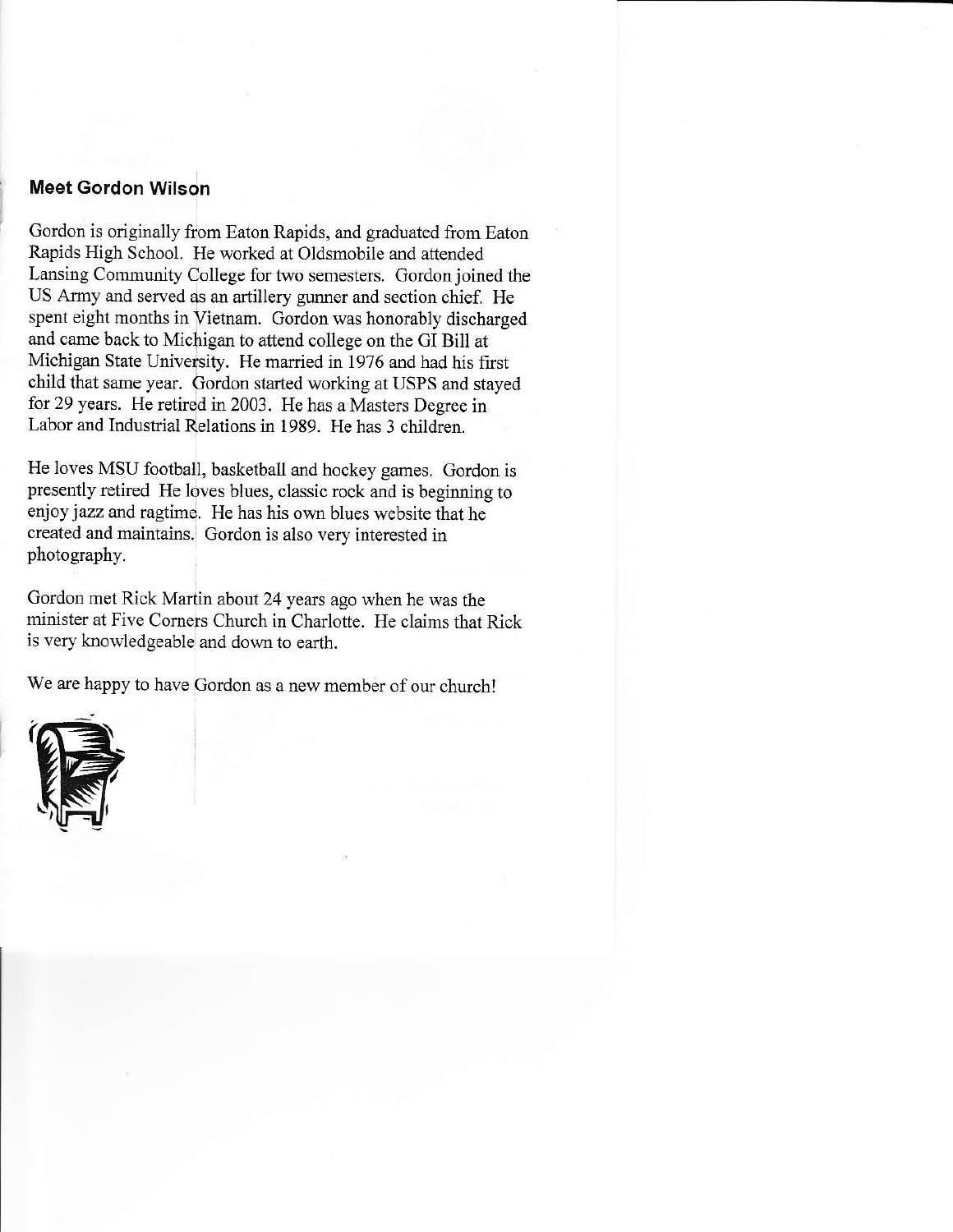

## Mayflower Financial News

Our November Rummage Sale has made over \$1400 so far. There are still a couple small tables set up with books and other items for sale in the fellowship hall. The final results will be included in next month's report

A brief summary for the month of:

| October                      | Income   | \$6,359.99  |
|------------------------------|----------|-------------|
|                              | Expenses | 6,184.36    |
|                              |          | \$175.63    |
| <b>YTD</b>                   | Income   | \$76,513.37 |
|                              | Expenses | 71,257.17   |
|                              |          | \$5,256.20  |
| <b>Fund Balances:</b>        |          |             |
| Checking:                    |          | \$16,198.94 |
| <b>Bequest Funds Savings</b> |          | 4,007.25    |
| Memorial Fund CD             |          | 5,485.89    |
| 12 Month CD                  |          | 22,291.96   |
|                              |          | \$47,984.04 |

A more detailed report is available in the church's brochure rack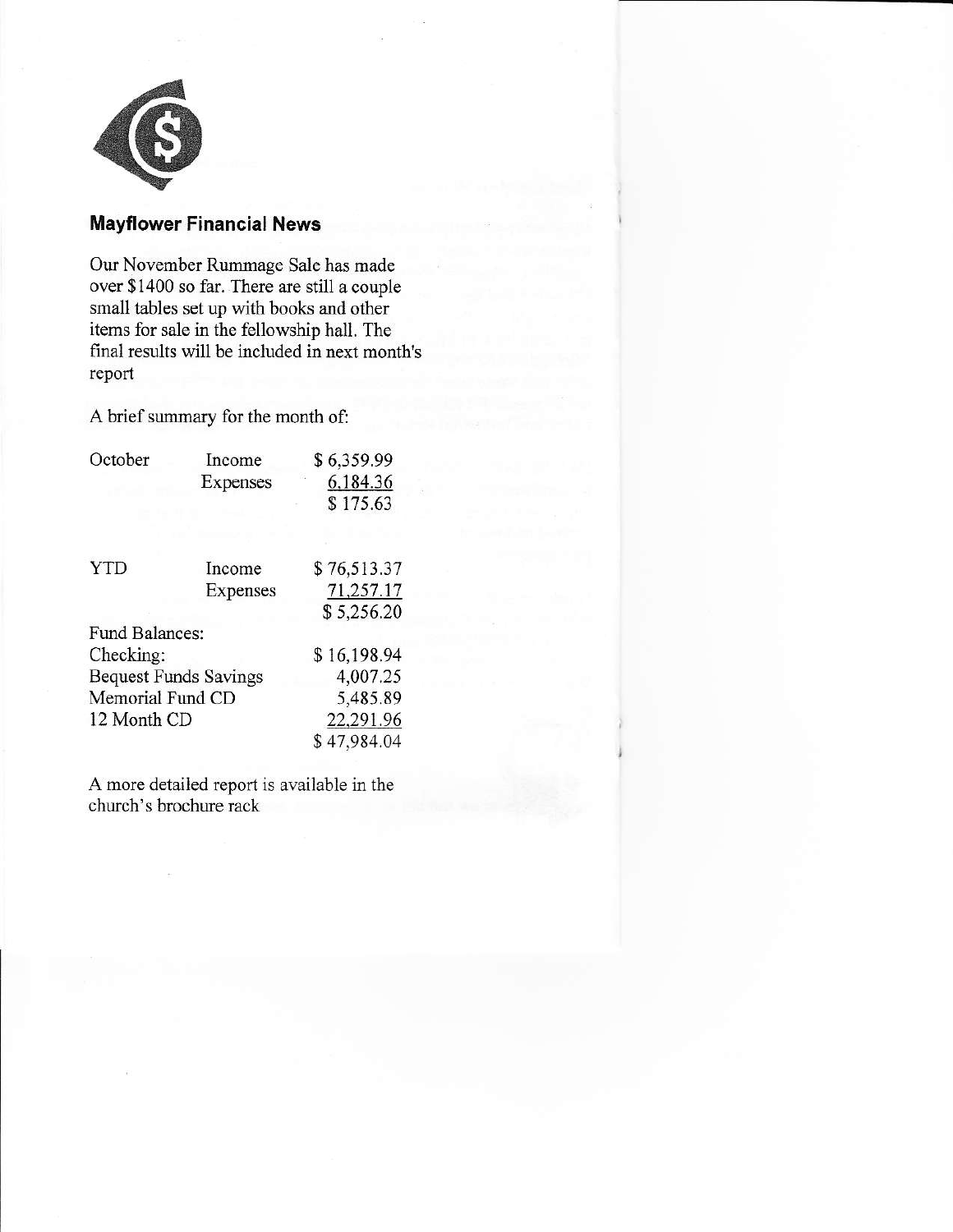### Where's Mary?

A ninety-five year old woman from the nursing home received a visit from a fellow church member.

'How are you feeling Mary?' the visitor asked.

'Oh', said the lady, 'l'm just worried sickl'

'What are you worried about dear?' her friend asked. 'You look like you're in good health. They're taking care of you, aren't they?'

'Yes, they are taking very good care of me.'

'Are you in any pain?' she asked.

'No, I have never had a pain in my life.'

'Well, what are you worried about?' her friend asked again.

Mary leaned back in her rocking chair and slowly explained her major worry. 'Every close friend I ever had has already died and gone to heaven. l'm afraid they are all wondering where I went.'

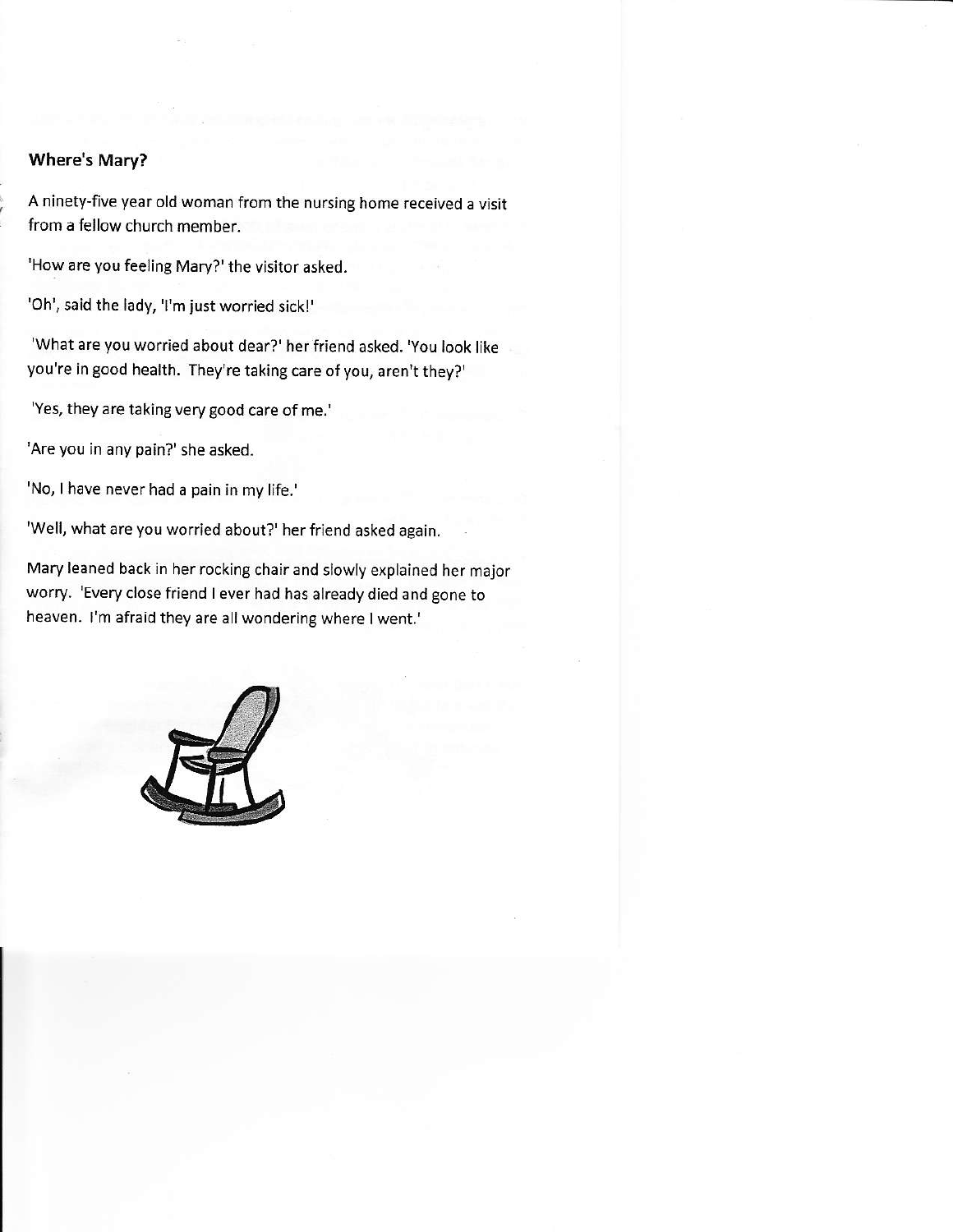we are gearing up for the annual christmas pageant, which will be held on December 23<sup>rd</sup> during our Sunday Service. Meanwhile, our Mitten Tree can always use decoration! Have a blessed Advent Season - Liz

The Seward family is trying to raise \$1,000 for their radio station in Mali. The Prudential Council would like to invite the Mayflower to support "Merry Christmas to Mali" by a few fundraising opportunities:

On December 16<sup>th</sup>, there will be a holiday luncheon after church with a free-will offering ded'cated to the radio station. Enjoy a good meal, help set up the crèche, and share some secular caroling with those of us who don't sing as nicely as the choirl Santa hats optional.

On December 23<sup>rd</sup>, the kids will be hosting a bake sale. Pick up some last minute goodies to fill out your holiday gifts!

On December 30<sup>th</sup>, there will be another luncheon. Watch your bulletins for more information.

The Sewards are a wonderful example of the good people can do working together to spread Christ's message. Let's help them reach their goal of bringing hope to an area of the world that struggles with war, poverty, and hunger. Liz

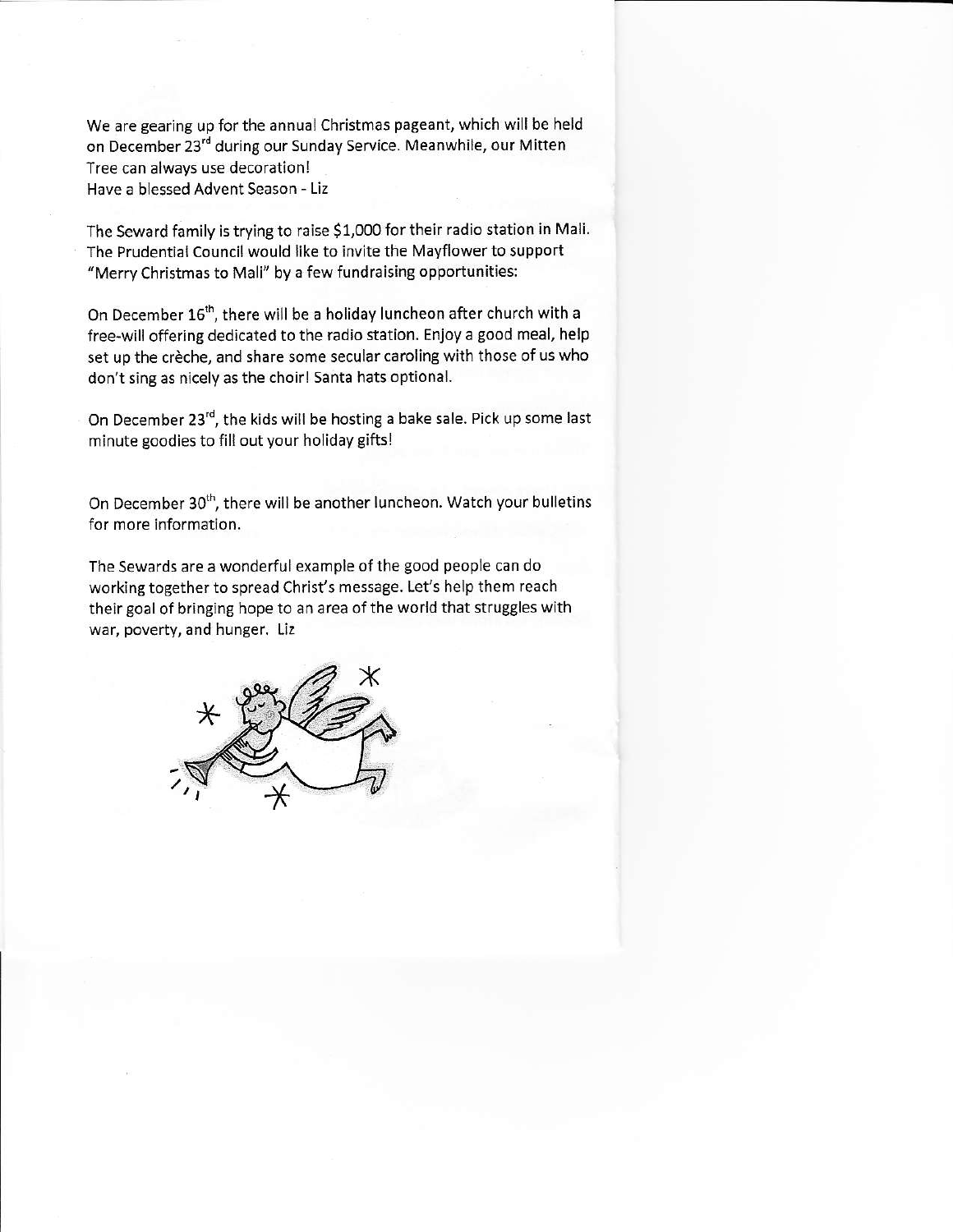#### From Tbe Pastor's Desh

Since the Christmas TV commercials started in October this year, it seems like it has been a long Christmas season already - nearly skipping Thanksgiving Day altogether. Lights and decorations and celebrating and office parties and school plays and concerts and shopping - shopping  $$ shopping. Buy me this. I want that. Salesl Salesl Sales! (l love the stores that have on the receipt "you saved this much"  $-$  no, I spent this much).

ln between stores I stop and think, "Whose birthday are we celebrating? lf it is Jesus' birthday, why am I expecting presents? Shouldn't Jesus be receiving presents on His birthday? What I am getting Jesus for His birthday this year?" Then I go into the next store and buy more stuff for more people who are not Jesus. Ah, the Christmas spirit.

lencourage you to enjoy Christmas. Enjoythe decorations, eat chocolate at the office party, hear a concert, and I hope you get everything you want for Christmas. But somewhere in the midst of it all, take a moment and remember why we celebrate Christmas - Jesus is the reason forthe season. God Ioves YOU so much that He sent Jesus to come to earth and be the sacrifice for YOUR sins. We were lost and undone and without hope - so Jesus came to be our hope and Savior. We have a lot to celebrate indeed.